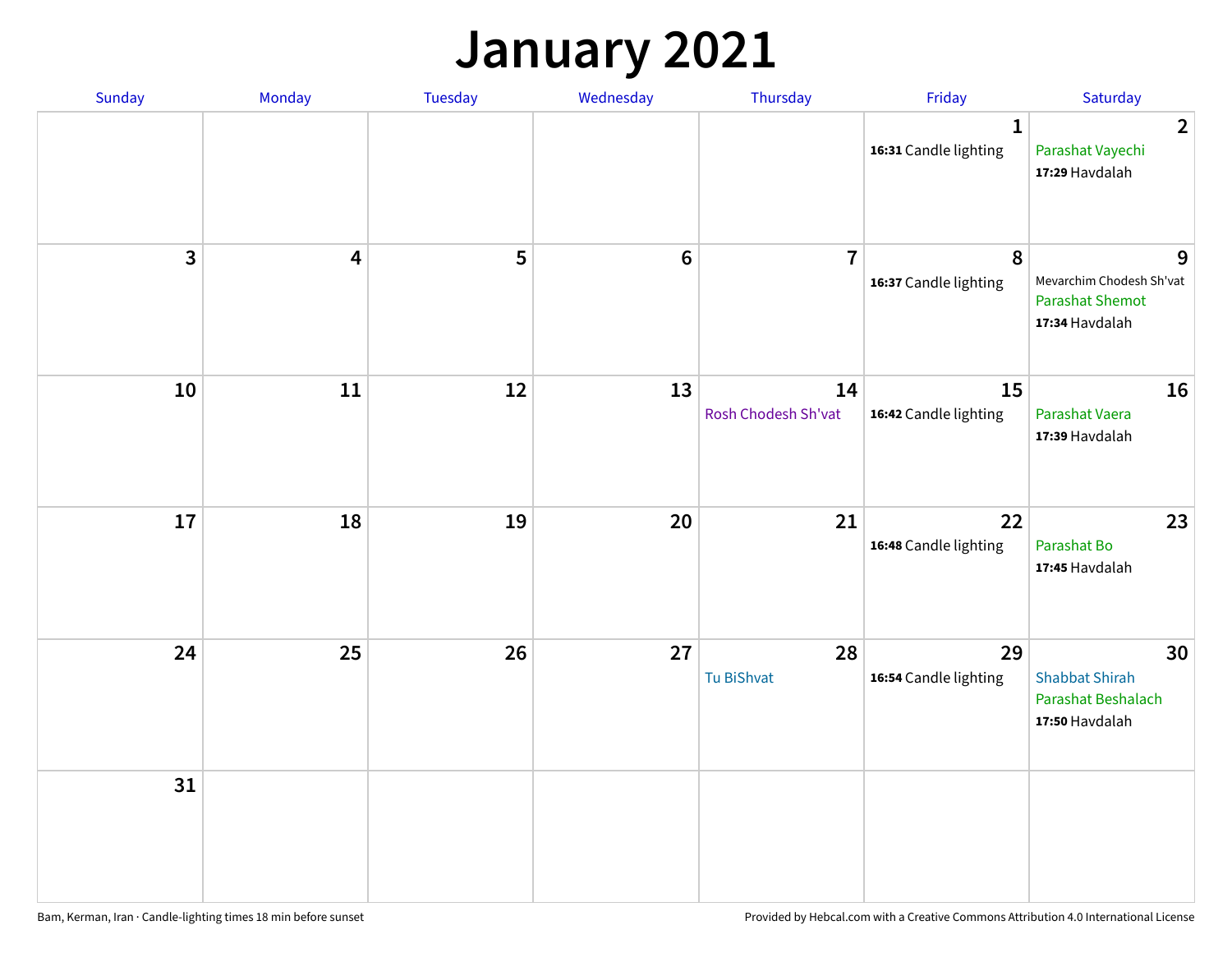# **February 2021**

| Sunday                     | Monday       | Tuesday        | Wednesday | Thursday                                                                                 | Friday                                           | Saturday                                                                                   |
|----------------------------|--------------|----------------|-----------|------------------------------------------------------------------------------------------|--------------------------------------------------|--------------------------------------------------------------------------------------------|
|                            | $\mathbf{1}$ | $\overline{2}$ | 3         | 4                                                                                        | 5<br>17:00 Candle lighting                       | $6\phantom{1}6$<br>Mevarchim Chodesh Adar<br>Parashat Yitro<br>17:56 Havdalah              |
| $\overline{7}$             | $\pmb{8}$    | 9              | 10        | 11                                                                                       | 12<br>Rosh Chodesh Adar<br>17:06 Candle lighting | 13<br><b>Shabbat Shekalim</b><br>Rosh Chodesh Adar<br>Parashat Mishpatim<br>18:01 Havdalah |
| 14                         | 15           | 16             | 17        | 18                                                                                       | 19<br>17:11 Candle lighting                      | 20<br><b>Shabbat Zachor</b><br>Parashat Terumah<br>18:06 Havdalah                          |
| 21                         | 22           | 23             | 24        | 25<br>04:56 Fast begins<br><b>Ta'anit Esther</b><br>18:02 Fast ends<br><b>Erev Purim</b> | 26<br>Purim<br>17:16 Candle lighting             | 27<br>Parashat Tetzaveh<br>18:10 Havdalah                                                  |
| 28<br><b>Shushan Purim</b> |              |                |           |                                                                                          |                                                  |                                                                                            |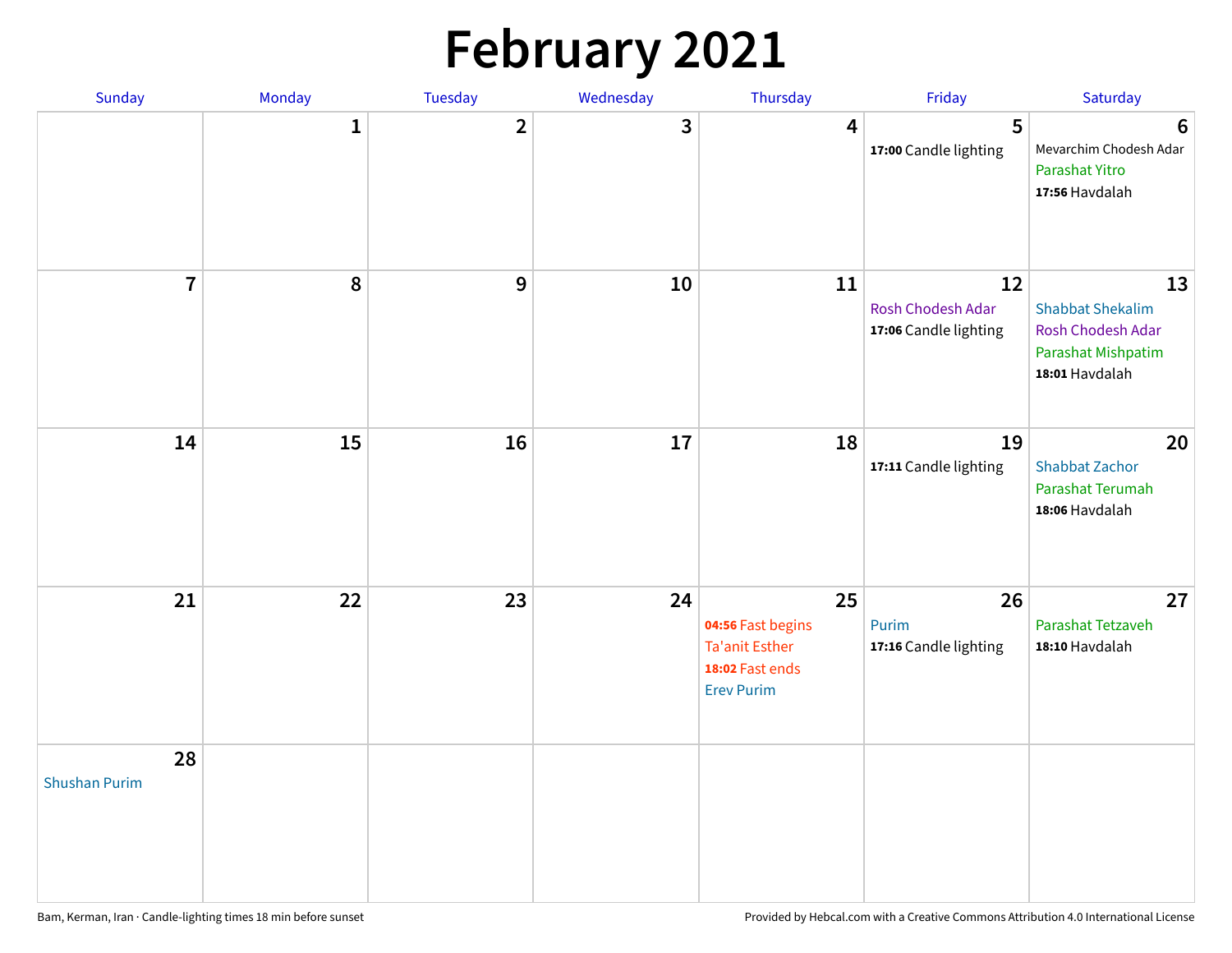### **March 2021**

| Sunday                                  | Monday                                   | Tuesday                 | Wednesday              | Thursday                                                              | Friday                      | Saturday                                                                                                 |
|-----------------------------------------|------------------------------------------|-------------------------|------------------------|-----------------------------------------------------------------------|-----------------------------|----------------------------------------------------------------------------------------------------------|
|                                         | $\mathbf{1}$                             | $\overline{2}$          | 3                      | 4                                                                     | 5<br>17:20 Candle lighting  | 6<br><b>Shabbat Parah</b><br>Parashat Ki Tisa<br>18:15 Havdalah                                          |
| $\overline{7}$                          | 8                                        | 9                       | 10                     | 11                                                                    | 12<br>17:25 Candle lighting | 13<br><b>Shabbat HaChodesh</b><br>Mevarchim Chodesh Nisan<br>Parashat Vayakhel-Pekudei<br>18:19 Havdalah |
| 14<br><b>Rosh Chodesh Nisan</b>         | 15                                       | 16                      | 17                     | 18                                                                    | 19<br>17:29 Candle lighting | 20<br>Parashat Vayikra<br>18:23 Havdalah                                                                 |
| 21                                      | 22                                       | 23<br>Yom HaAliyah      | 24                     | 25<br>05:24 Fast begins<br><b>Ta'anit Bechorot</b><br>19:20 Fast ends | 26<br>18:33 Candle lighting | 27<br><b>Shabbat HaGadol</b><br><b>Erev Pesach</b><br><b>Parashat Tzav</b><br>19:27 Candle lighting      |
| 28<br>Pesach I<br>19:28 Candle lighting | 29<br><b>Pesach II</b><br>19:28 Havdalah | 30<br>Pesach III (CH"M) | 31<br>Pesach IV (CH"M) |                                                                       |                             |                                                                                                          |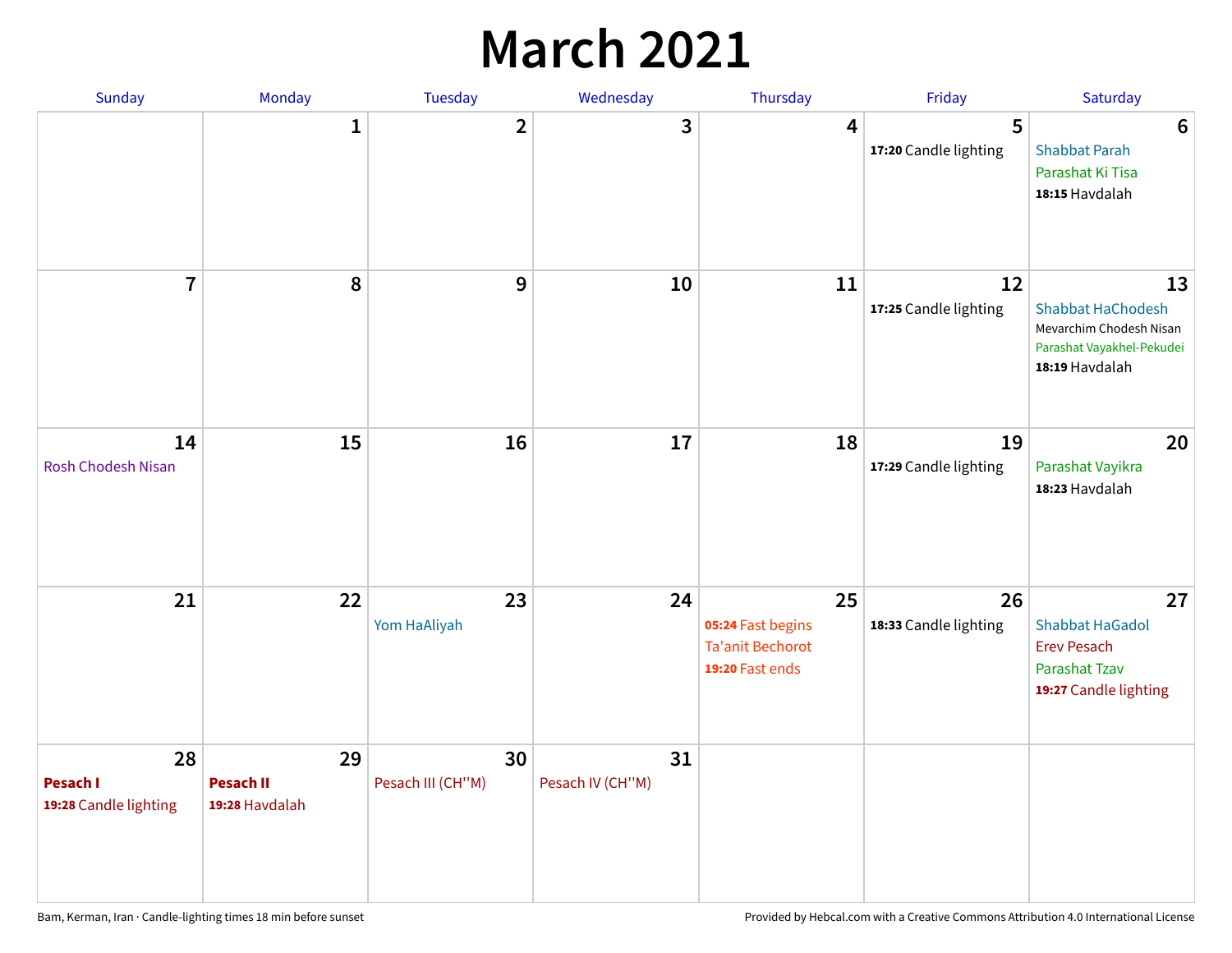# **April 2021**

| Sunday                                    | Monday                    | Tuesday                  | Wednesday           | Thursday                        | Friday                                                      | Saturday                                                           |
|-------------------------------------------|---------------------------|--------------------------|---------------------|---------------------------------|-------------------------------------------------------------|--------------------------------------------------------------------|
|                                           |                           |                          |                     | $\mathbf{1}$<br>Pesach V (CH"M) | $\overline{2}$<br>Pesach VI (CH"M)<br>18:37 Candle lighting | 3<br><b>Pesach VII</b><br>19:32 Candle lighting                    |
| 4<br><b>Pesach VIII</b><br>19:32 Havdalah | 5                         | $6\phantom{1}6$          | $\overline{7}$      | 8<br>Yom HaShoah                | 9<br>18:41 Candle lighting                                  | 10<br>Mevarchim Chodesh Iyyar<br>Parashat Shmini<br>19:36 Havdalah |
| 11                                        | 12<br>Rosh Chodesh Iyyar  | 13<br>Rosh Chodesh Iyyar | 14<br>Yom HaZikaron | 15<br>Yom HaAtzma'ut            | 16<br>18:45 Candle lighting                                 | 17<br>Parashat Tazria-Metzora<br>19:40 Havdalah                    |
| 18                                        | 19                        | 20                       | 21                  | 22                              | 23<br>18:49 Candle lighting                                 | 24<br>Parashat Achrei Mot-Kedoshim<br>19:45 Havdalah               |
| 25                                        | 26<br><b>Pesach Sheni</b> | 27                       | 28                  | 29                              | 30<br>Lag BaOmer<br>18:53 Candle lighting                   |                                                                    |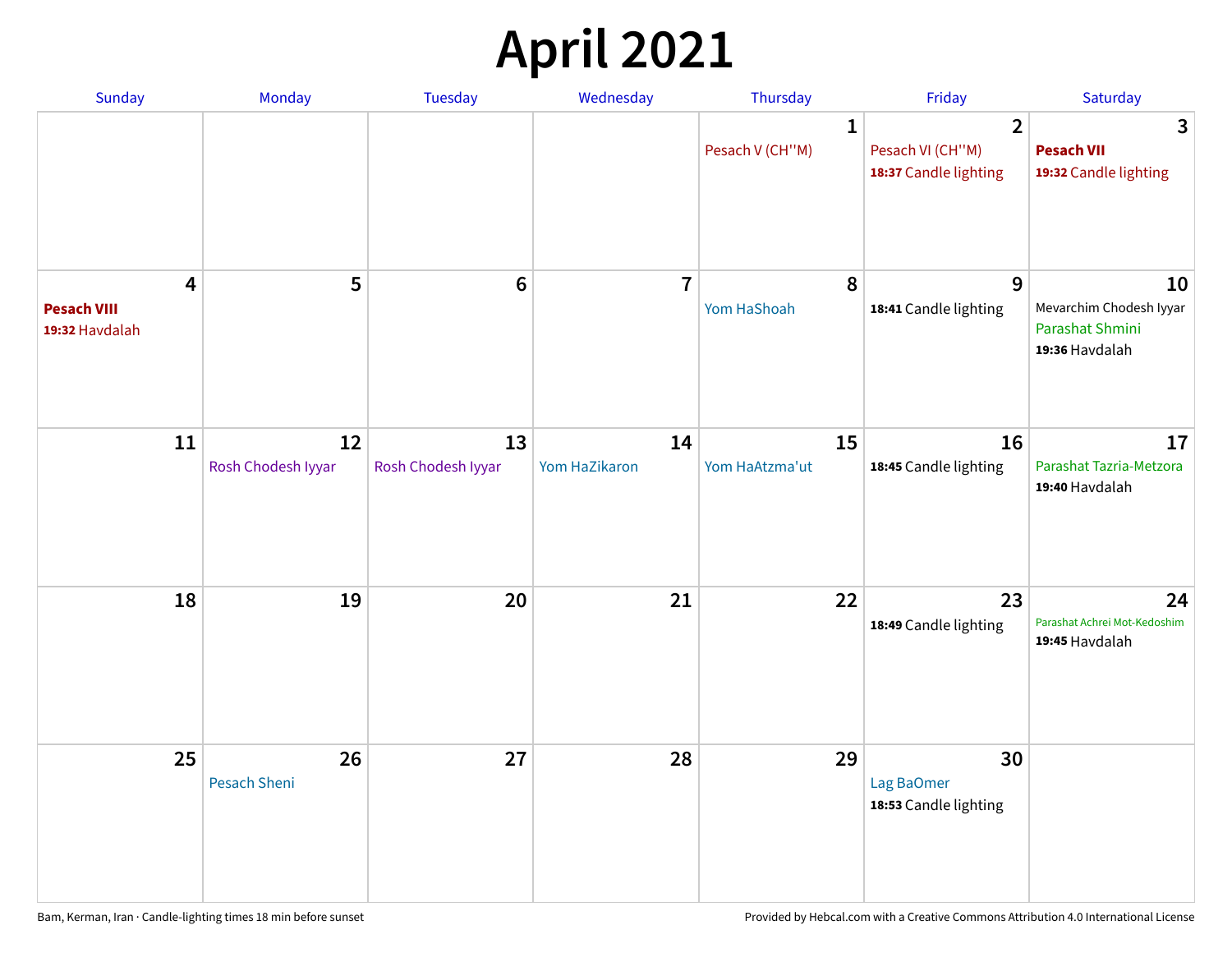#### **May 2021**

| Sunday                                             | Monday                                          | <b>Tuesday</b>                            | Wednesday                       | Thursday        | Friday                                  | Saturday                                                                    |
|----------------------------------------------------|-------------------------------------------------|-------------------------------------------|---------------------------------|-----------------|-----------------------------------------|-----------------------------------------------------------------------------|
|                                                    |                                                 |                                           |                                 |                 |                                         | 1<br><b>Parashat Emor</b><br>19:50 Havdalah                                 |
| $\overline{2}$                                     | $\overline{3}$                                  | $\overline{\mathbf{4}}$                   | 5                               | $6\phantom{1}6$ | $\overline{7}$<br>18:58 Candle lighting | 8<br>Mevarchim Chodesh Sivan<br>Parashat Behar-Bechukotai<br>19:55 Havdalah |
| 9                                                  | 10<br>Yom Yerushalayim                          | 11                                        | 12<br><b>Rosh Chodesh Sivan</b> | 13              | 14<br>19:02 Candle lighting             | 15<br>Parashat Bamidbar<br>20:00 Havdalah                                   |
| 16<br><b>Erev Shavuot</b><br>19:03 Candle lighting | 17<br><b>Shavuot I</b><br>20:01 Candle lighting | 18<br><b>Shavuot II</b><br>20:02 Havdalah | 19                              | 20              | 21<br>19:06 Candle lighting             | 22<br><b>Parashat Nasso</b><br>20:05 Havdalah                               |
| 23                                                 | 24                                              | 25                                        | 26                              | 27              | 28<br>19:10 Candle lighting             | 29<br>Parashat Beha'alotcha<br>20:09 Havdalah                               |
| 30                                                 | 31                                              |                                           |                                 |                 |                                         |                                                                             |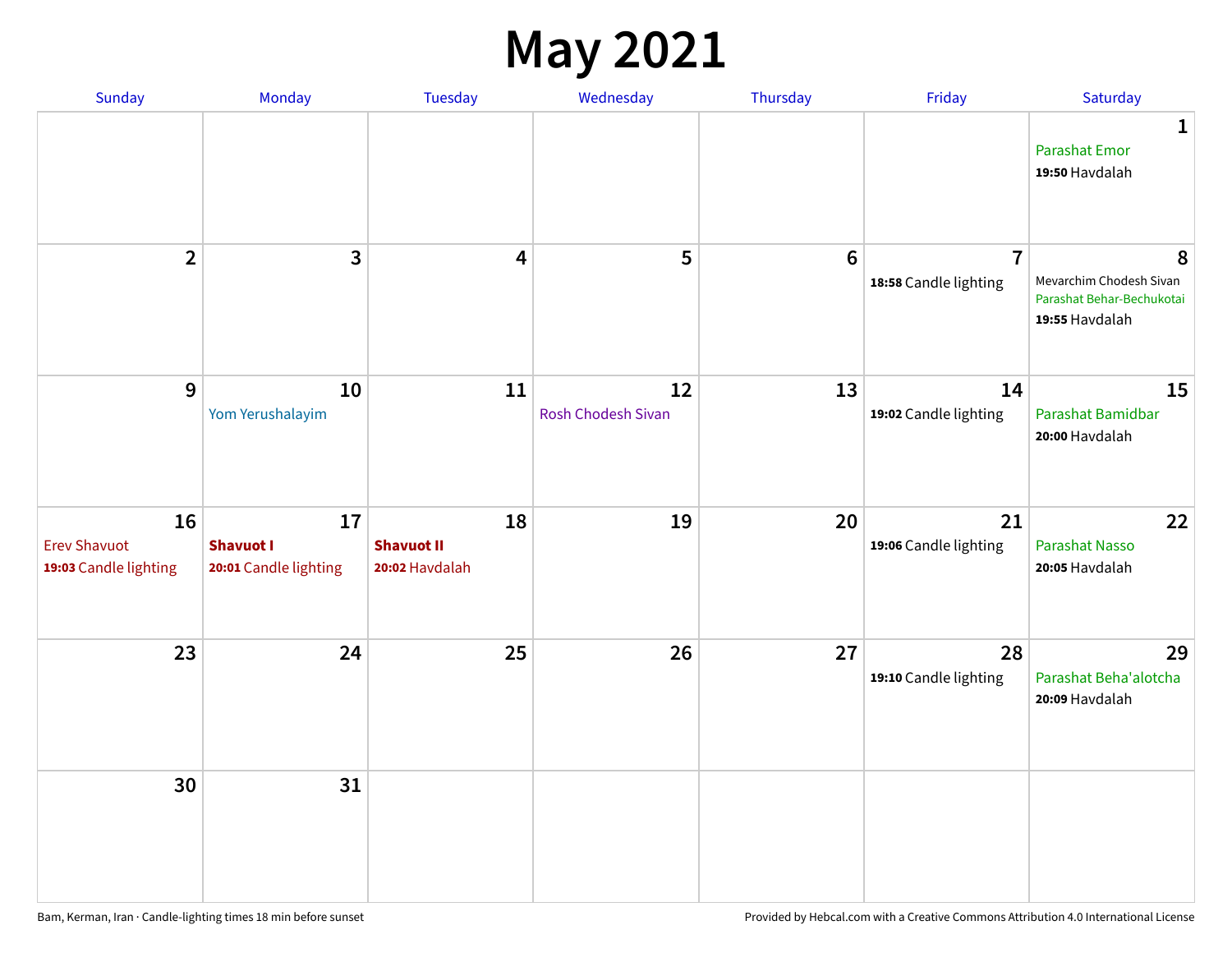#### **June 2021**

| Sunday                                                           | Monday         | Tuesday      | Wednesday    | Thursday                 | Friday                                                   | Saturday                                                           |
|------------------------------------------------------------------|----------------|--------------|--------------|--------------------------|----------------------------------------------------------|--------------------------------------------------------------------|
|                                                                  |                | $\mathbf{1}$ | $\mathbf{2}$ | $\mathbf{3}$             | $\overline{\mathbf{4}}$<br>19:14 Candle lighting         | 5<br>Mevarchim Chodesh Tamuz<br>Parashat Sh'lach<br>20:13 Havdalah |
| $6\,$                                                            | $\overline{7}$ | 8            | 9            | 10<br>Rosh Chodesh Tamuz | 11<br><b>Rosh Chodesh Tamuz</b><br>19:17 Candle lighting | 12<br><b>Parashat Korach</b><br>20:17 Havdalah                     |
| 13                                                               | 14             | 15           | 16           | 17                       | 18<br>19:19 Candle lighting                              | 19<br><b>Parashat Chukat</b><br>20:19 Havdalah                     |
| 20                                                               | 21             | 22           | 23           | 24                       | 25<br>19:21 Candle lighting                              | 26<br><b>Parashat Balak</b><br>20:20 Havdalah                      |
| 27<br>04:17 Fast begins<br><b>Tzom Tammuz</b><br>20:12 Fast ends | 28             | 29           | 30           |                          |                                                          |                                                                    |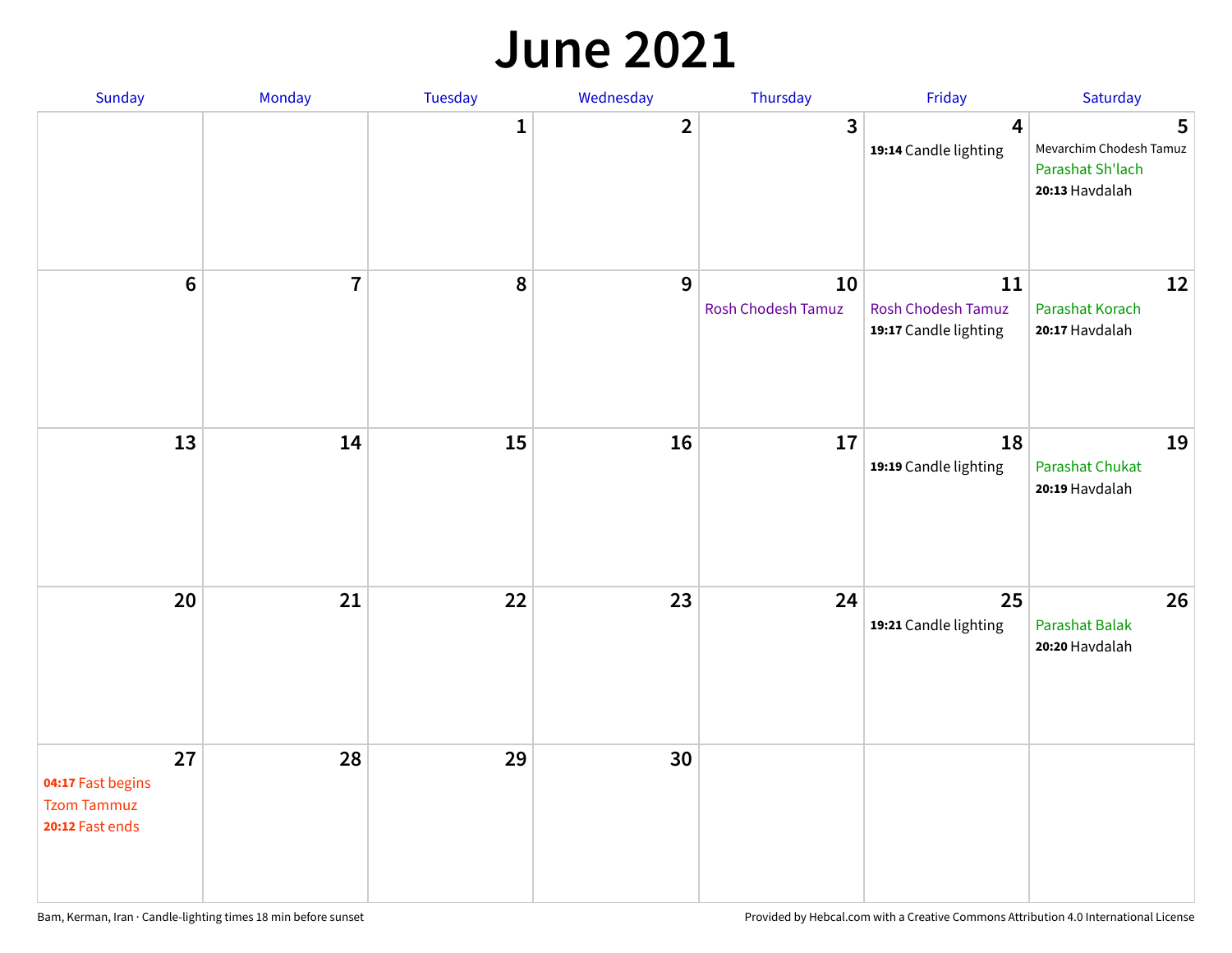## **July 2021**

| Sunday                               | Monday | Tuesday        | Wednesday      | Thursday     | Friday                                  | Saturday                                                                                                          |
|--------------------------------------|--------|----------------|----------------|--------------|-----------------------------------------|-------------------------------------------------------------------------------------------------------------------|
|                                      |        |                |                | $\mathbf{1}$ | $\overline{2}$<br>19:21 Candle lighting | 3<br>Mevarchim Chodesh Av<br><b>Parashat Pinchas</b><br>20:20 Havdalah                                            |
| 4                                    | 5      | $6\phantom{1}$ | $\overline{7}$ | 8            | 9<br>19:20 Candle lighting              | 10<br>Rosh Chodesh Av<br>Parashat Matot-Masei<br>20:19 Havdalah                                                   |
| $11\,$                               | 12     | 13             | 14             | 15           | 16<br>19:18 Candle lighting             | 17<br><b>Shabbat Chazon</b><br>19:37 Fast begins<br>Erev Tish'a B'Av<br><b>Parashat Devarim</b><br>20:16 Havdalah |
| 18<br>Tish'a B'Av<br>20:08 Fast ends | 19     | 20             | 21             | 22           | 23<br>19:15 Candle lighting             | 24<br>Tu B'Av<br><b>Shabbat Nachamu</b><br>Parashat Vaetchanan<br>20:12 Havdalah                                  |
| 25                                   | 26     | 27             | 28             | 29           | 30<br>19:11 Candle lighting             | 31<br><b>Parashat Eikev</b><br>20:07 Havdalah                                                                     |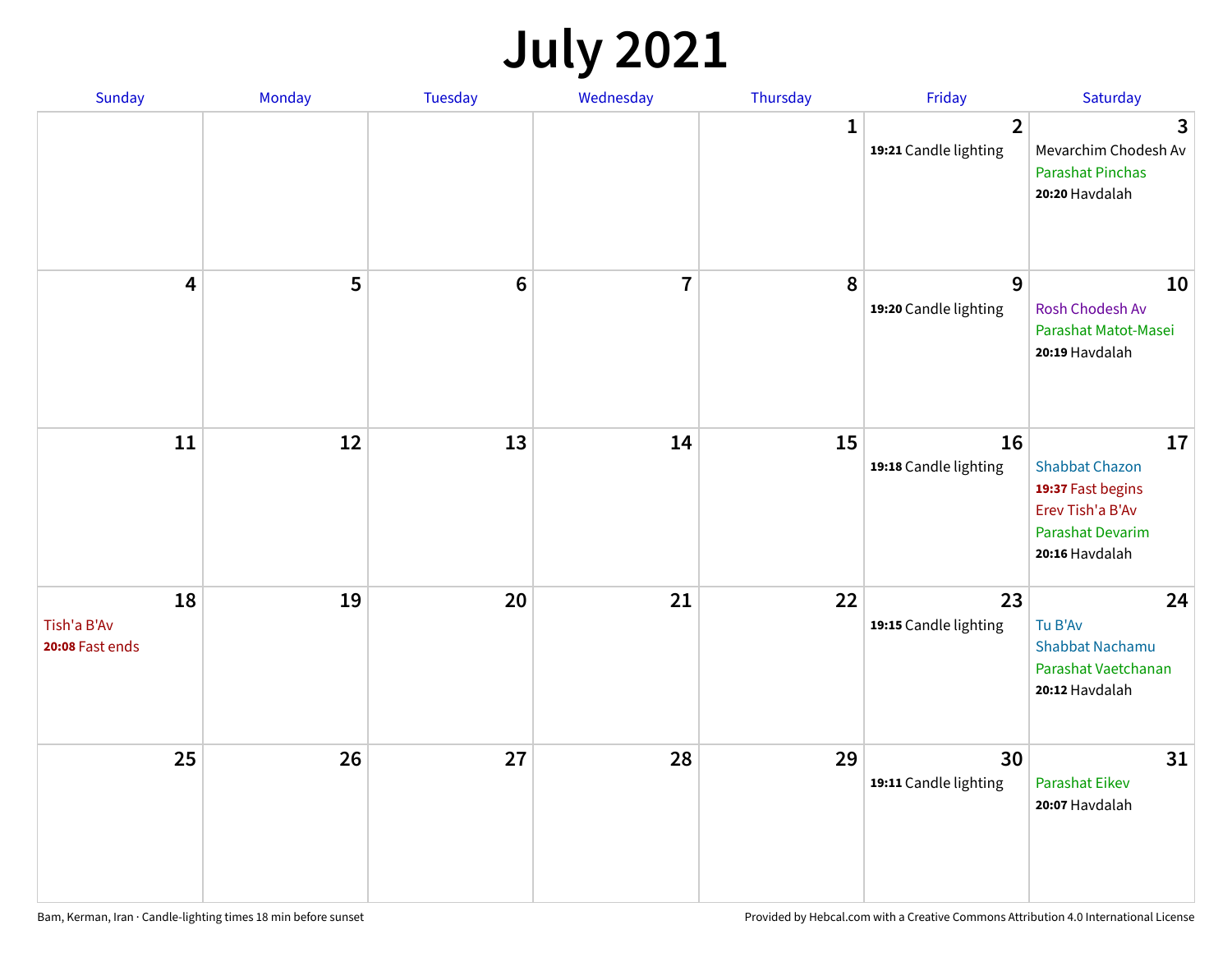# **August 2021**

| Sunday                                | Monday                                                  | Tuesday    | Wednesday | Thursday | Friday                                  | Saturday                                                                     |
|---------------------------------------|---------------------------------------------------------|------------|-----------|----------|-----------------------------------------|------------------------------------------------------------------------------|
| $\mathbf{1}$                          | $\overline{2}$                                          | 3          | 4         | 5        | $6\phantom{1}$<br>19:06 Candle lighting | $\overline{1}$<br>Mevarchim Chodesh Elul<br>Parashat Re'eh<br>20:01 Havdalah |
| $\boldsymbol{8}$<br>Rosh Chodesh Elul | 9<br>Rosh Hashana LaBehemot<br><b>Rosh Chodesh Elul</b> | ${\bf 10}$ | 11        | 12       | 13<br>19:00 Candle lighting             | 14<br><b>Parashat Shoftim</b><br>19:55 Havdalah                              |
| 15                                    | 16                                                      | 17         | 18        | 19       | 20<br>18:53 Candle lighting             | 21<br>Parashat Ki Teitzei<br>19:47 Havdalah                                  |
| 22                                    | 23                                                      | 24         | 25        | 26       | 27<br>18:46 Candle lighting             | 28<br>Leil Selichot<br>Parashat Ki Tavo<br>19:39 Havdalah                    |
| 29                                    | 30                                                      | 31         |           |          |                                         |                                                                              |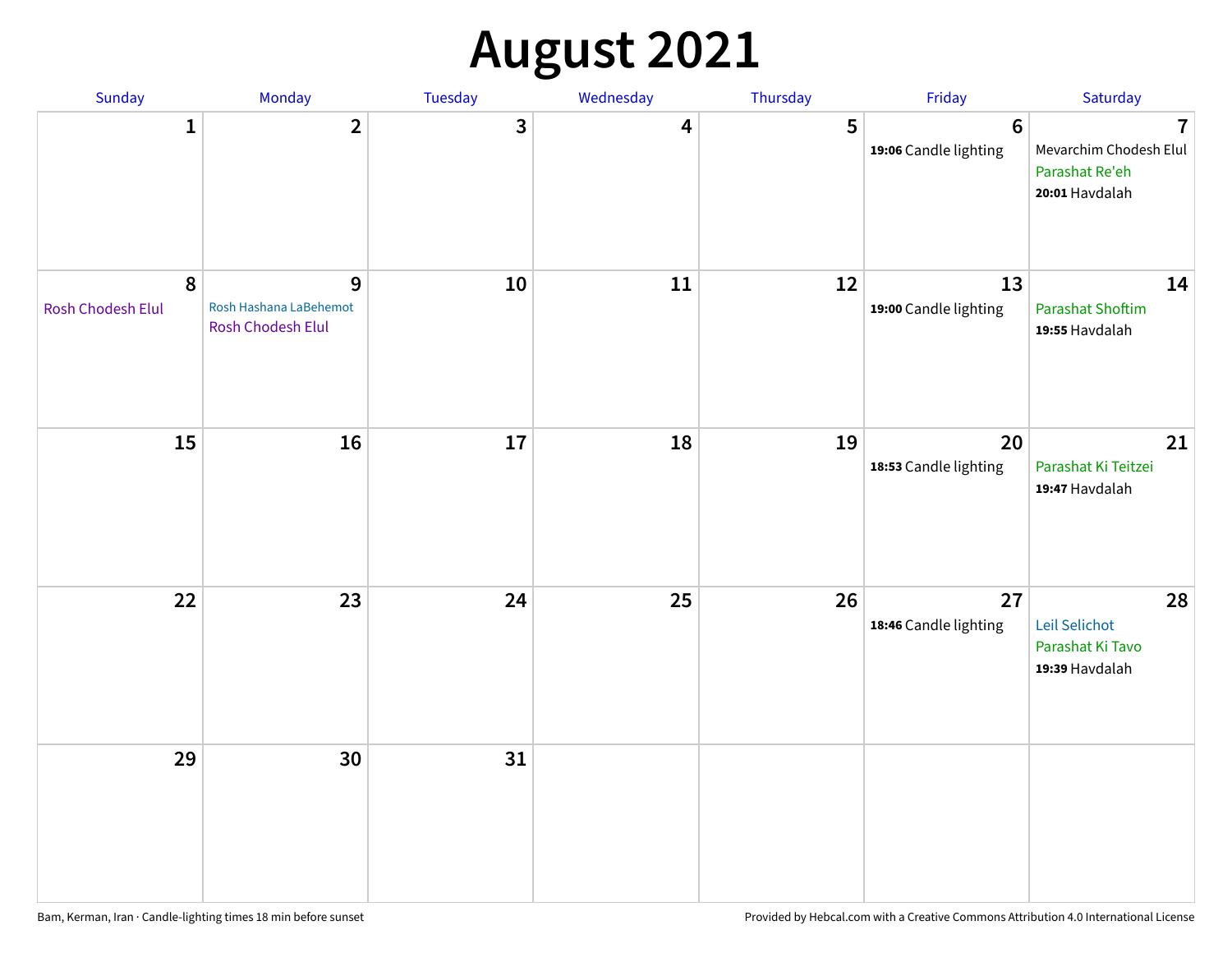# **September 2021**

| <b>Sunday</b>          | <b>Monday</b>                                                 | <b>Tuesday</b>                                               | Wednesday                                             | Thursday                                                          | Friday                                          | Saturday                                                           |
|------------------------|---------------------------------------------------------------|--------------------------------------------------------------|-------------------------------------------------------|-------------------------------------------------------------------|-------------------------------------------------|--------------------------------------------------------------------|
|                        |                                                               |                                                              | 1                                                     | $\overline{2}$                                                    | 3<br>18:38 Candle lighting                      | 4<br>Parashat Nitzavim<br>19:31 Havdalah                           |
| 5                      | $6\phantom{1}6$<br>Erev Rosh Hashana<br>18:34 Candle lighting | $\overline{7}$<br>Rosh Hashana 5782<br>19:27 Candle lighting | 8<br><b>Rosh Hashana II</b><br>19:26 Havdalah         | 9<br>05:07 Fast begins<br><b>Tzom Gedaliah</b><br>19:18 Fast ends | 10<br>18:29 Candle lighting                     | 11<br><b>Shabbat Shuva</b><br>Parashat Vayeilech<br>19:22 Havdalah |
| 12                     | 13                                                            | 14                                                           | 15<br><b>Erev Yom Kippur</b><br>18:23 Candle lighting | 16<br><b>Yom Kippur</b><br>19:16 Havdalah                         | 17<br>18:21 Candle lighting                     | 18<br>Parashat Ha'Azinu<br>19:13 Havdalah                          |
| 19                     | 20<br><b>Erev Sukkot</b><br>18:17 Candle lighting             | 21<br><b>Sukkot I</b><br>19:10 Candle lighting               | 22<br><b>Sukkot II</b><br>18:08 Havdalah              | 23<br>Sukkot III (CH"M)                                           | 24<br>Sukkot IV (CH"M)<br>17:12 Candle lighting | 25<br>Sukkot V (CH"M)<br>18:05 Havdalah                            |
| 26<br>Sukkot VI (CH"M) | 27<br>Sukkot VII (Hoshana Raba)<br>17:09 Candle lighting      | 28<br><b>Shmini Atzeret</b><br>18:01 Candle lighting         | 29<br><b>Simchat Torah</b><br>18:00 Havdalah          | 30                                                                |                                                 |                                                                    |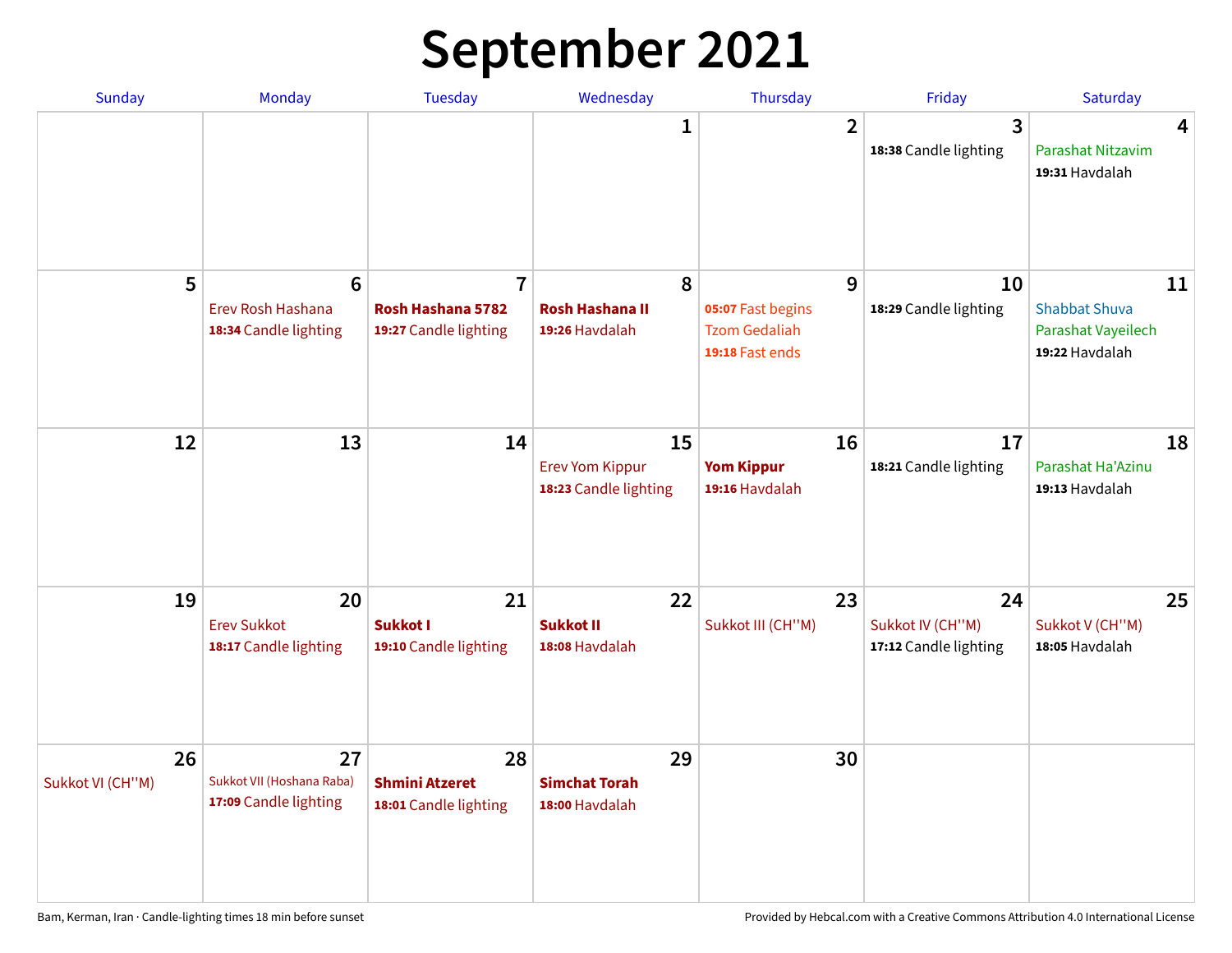#### **October 2021**

| Sunday       | Monday | Tuesday | Wednesday                            | Thursday                                                        | Friday                                | Saturday                                                                                   |
|--------------|--------|---------|--------------------------------------|-----------------------------------------------------------------|---------------------------------------|--------------------------------------------------------------------------------------------|
|              |        |         |                                      |                                                                 | $\mathbf{1}$<br>17:04 Candle lighting | $\overline{2}$<br>Mevarchim Chodesh Cheshvan<br><b>Parashat Bereshit</b><br>17:56 Havdalah |
| $\mathbf{3}$ | 4      | 5       | $\bf 6$<br>Rosh Chodesh Cheshvan     | $\overline{7}$<br>Rosh Chodesh Cheshvan   16:56 Candle lighting | 8                                     | 9<br><b>Parashat Noach</b><br>17:48 Havdalah                                               |
| 10           | 11     | 12      | 13<br>Yom HaAliyah School Observance | 14                                                              | 15<br>16:48 Candle lighting           | 16<br>Parashat Lech-Lecha<br>17:41 Havdalah                                                |
| 17           | 18     | 19      | 20                                   | 21                                                              | 22<br>16:41 Candle lighting           | 23<br>Parashat Vayera<br>17:34 Havdalah                                                    |
| 24           | 25     | 26      | 27                                   | 28                                                              | 29<br>16:35 Candle lighting           | 30<br>Mevarchim Chodesh Kislev<br>Parashat Chayei Sara<br>17:28 Havdalah                   |
| 31           |        |         |                                      |                                                                 |                                       |                                                                                            |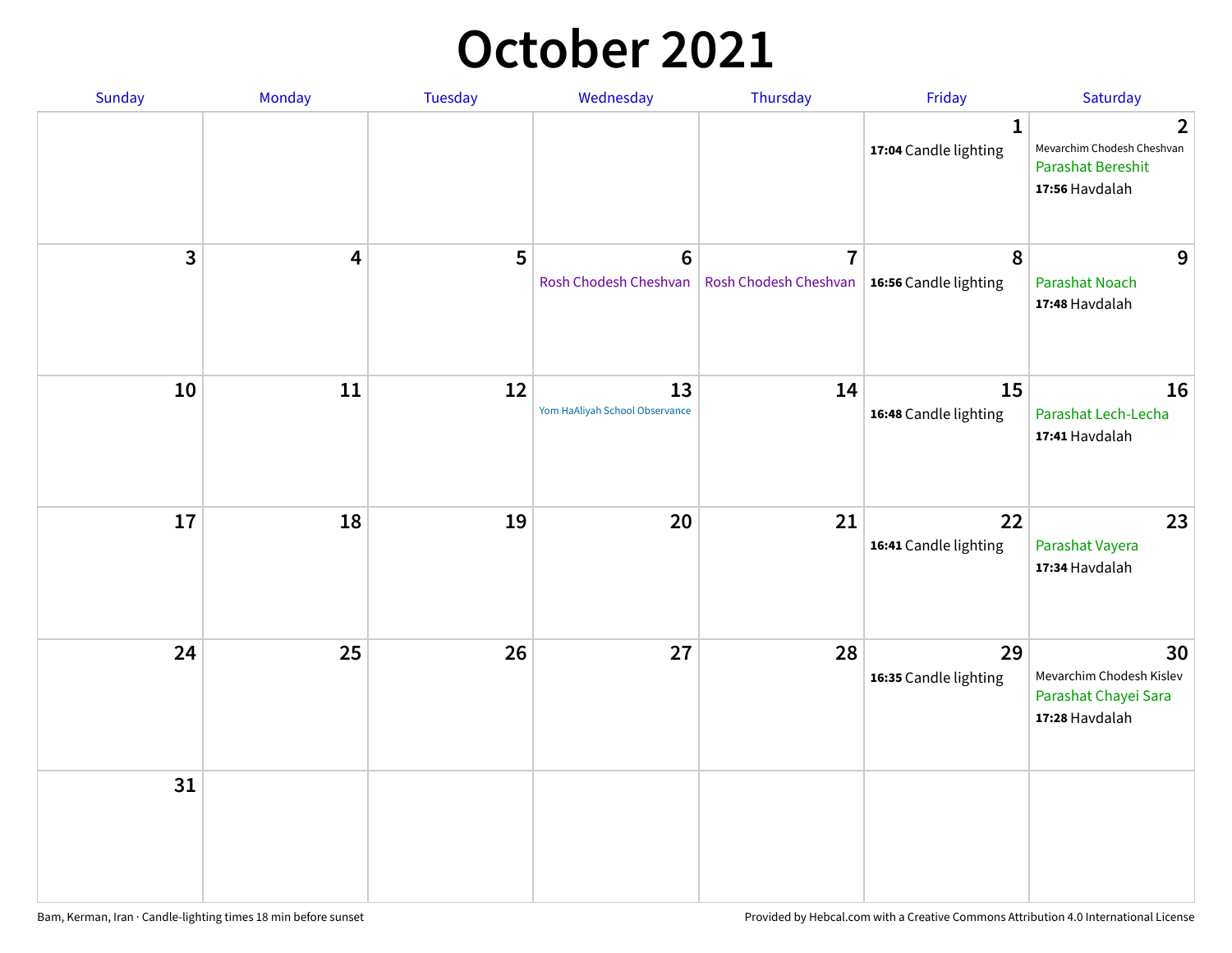#### **November 2021**

| Sunday         | Monday                                                   | Tuesday                         | Wednesday    | Thursday               | Friday                                            | Saturday                                                             |
|----------------|----------------------------------------------------------|---------------------------------|--------------|------------------------|---------------------------------------------------|----------------------------------------------------------------------|
|                | $\mathbf{1}$                                             | $\mathbf{2}$                    | $\mathbf{3}$ | $\overline{4}$<br>Sigd | 5<br>Rosh Chodesh Kislev<br>16:29 Candle lighting | $\boldsymbol{6}$<br><b>Parashat Toldot</b><br>17:24 Havdalah         |
| $\overline{7}$ | 8                                                        | 9                               | $10\,$       | 11                     | 12<br>16:25 Candle lighting                       | 13<br>Parashat Vayetzei<br>17:20 Havdalah                            |
| 14             | 15                                                       | 16                              | 17           | 18                     | 19<br>16:22 Candle lighting                       | 20<br>Parashat Vayishlach<br>17:17 Havdalah                          |
| 21             | 22                                                       | 23                              | 24           | 25                     | 26<br>16:20 Candle lighting                       | 27<br>Mevarchim Chodesh Tevet<br>Parashat Vayeshev<br>17:16 Havdalah |
| 28             | 29<br>17:04 Chanukah: 1 Candle 17:04 Chanukah: 2 Candles | 30<br>17:04 Chanukah: 3 Candles |              |                        |                                                   |                                                                      |